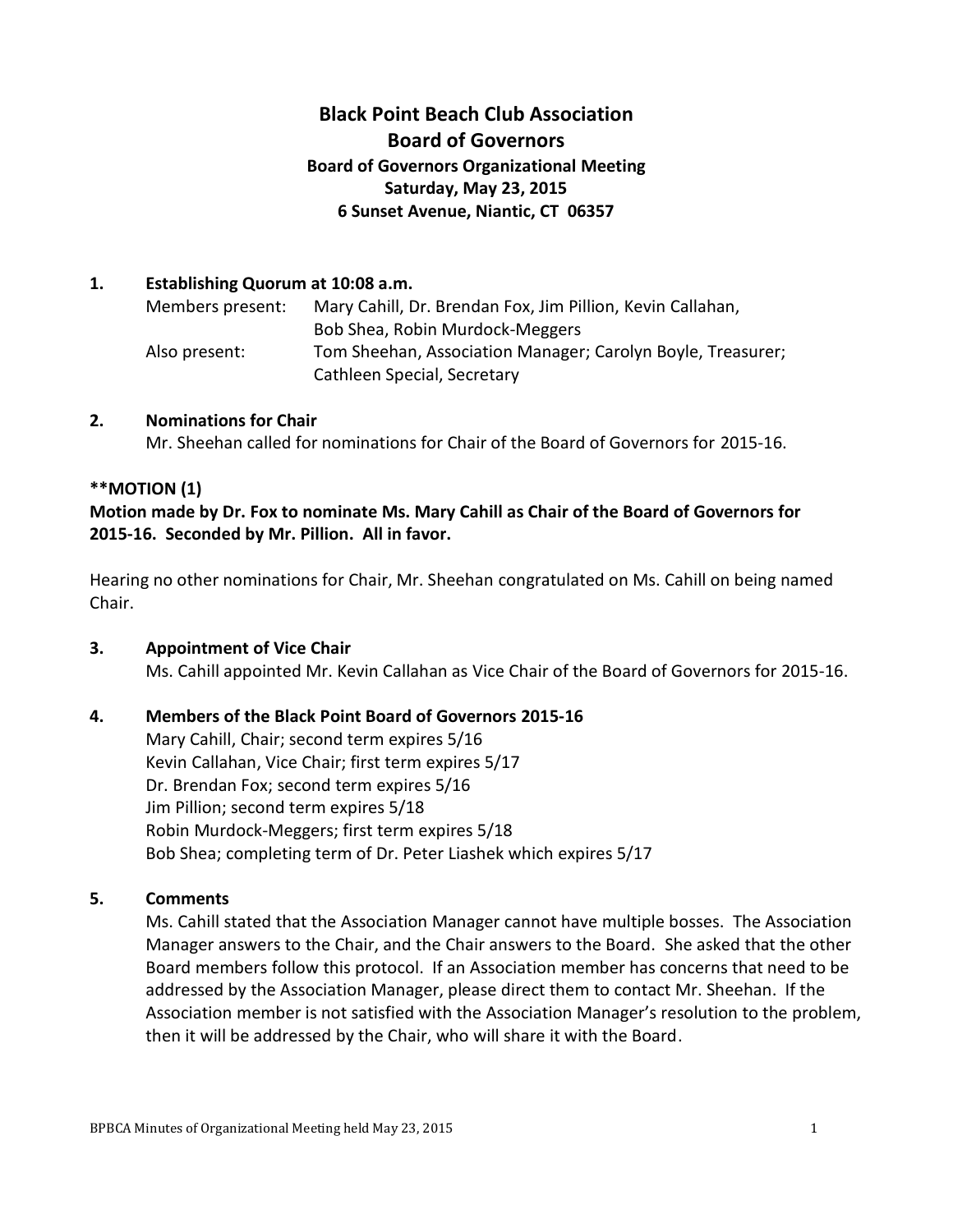The Board of Governors meets on the fourth Friday of the month at 6:30pm. If a Board member cannot make it to the meeting, he or she must notify the Secretary. The Secretary, in turn, will notify the Chair. If less than four Board members can attend the meeting, the Chair will cancel the meeting.

Ms. Cahill would like the Board to review the Association rules and bylaws at the June meeting. The job descriptions for the Tax Collector and Treasurer also need to be reviewed at that meeting.

Ms. Cahill asked Mr. Sheehan to prepare a report on what work has been done and what he thinks needs to be done. Ms. Cahill would also like a report on the Recreation Program, which needs to be revamped. The Recreation Program is losing approximately \$5,000 per year. There must be reasons for it; are there fewer children? Are the fees too high? Attendance needs to be recorded, staffing needs to be reviewed and other factors need to be assessed.

Ms. Cahill reported that Jim Moffett resigned from the Board during Executive Session at the May 22, 2015 meeting; he had one year left in his term. Ms. Cahill suggested that the Board members consider names to nominate to complete Mr. Moffett's term and present them at the regular meeting in June.

Mr. Pillion stated that there are three candidates to be interviewed to fill the Secretary's position. Interviews will take place on Saturday, May 30, in alphabetical order. Ms. Murdock-Meggers stated that because her sister is one of the candidates she will recuse herself from the interviews.

Ms. Cahill said that she appreciates that Association members are willing to form a committee to develop a plan for repair to the boat ramp, but she thinks the Association should seek help from a professional. Mr. Sheehan noted that the DEEP will have quite a bit to say about how the repairs are done. Mr. Callahan noted that this will be a costly project and suggested that there might be value in seeing if any Association members have expertise in this area. After discussion, it was decided that Ms. Cahill will talk to the East Lyme First Selectman to get the name of a person who could attend a Board meeting and guide us through the process. That person most likely would have a contact at the DEEP who could work with us on the project.

Mr. Sheehan stated that he would like to improve the main hall of the clubhouse. The acoustics are an ongoing problem. Also, the clubhouse needs a new roof. Mr. Callahan asked Mr. Sheehan to make a list of projects that need to be done so priorities can be set.

Ms. Boyle noted that there is \$35,000 in the budget for capital expenditures. She suggested that a plan be made for how the \$35,000 will be spent in the upcoming fiscal year.

Mr. Pillion asked that Mr. Sheehan present the list of most pressing needs to the Board at the June regular meeting and the Board will prioritize the list. Mr. Sheehan clarified that the amounts he will include in the report will have to be estimates.